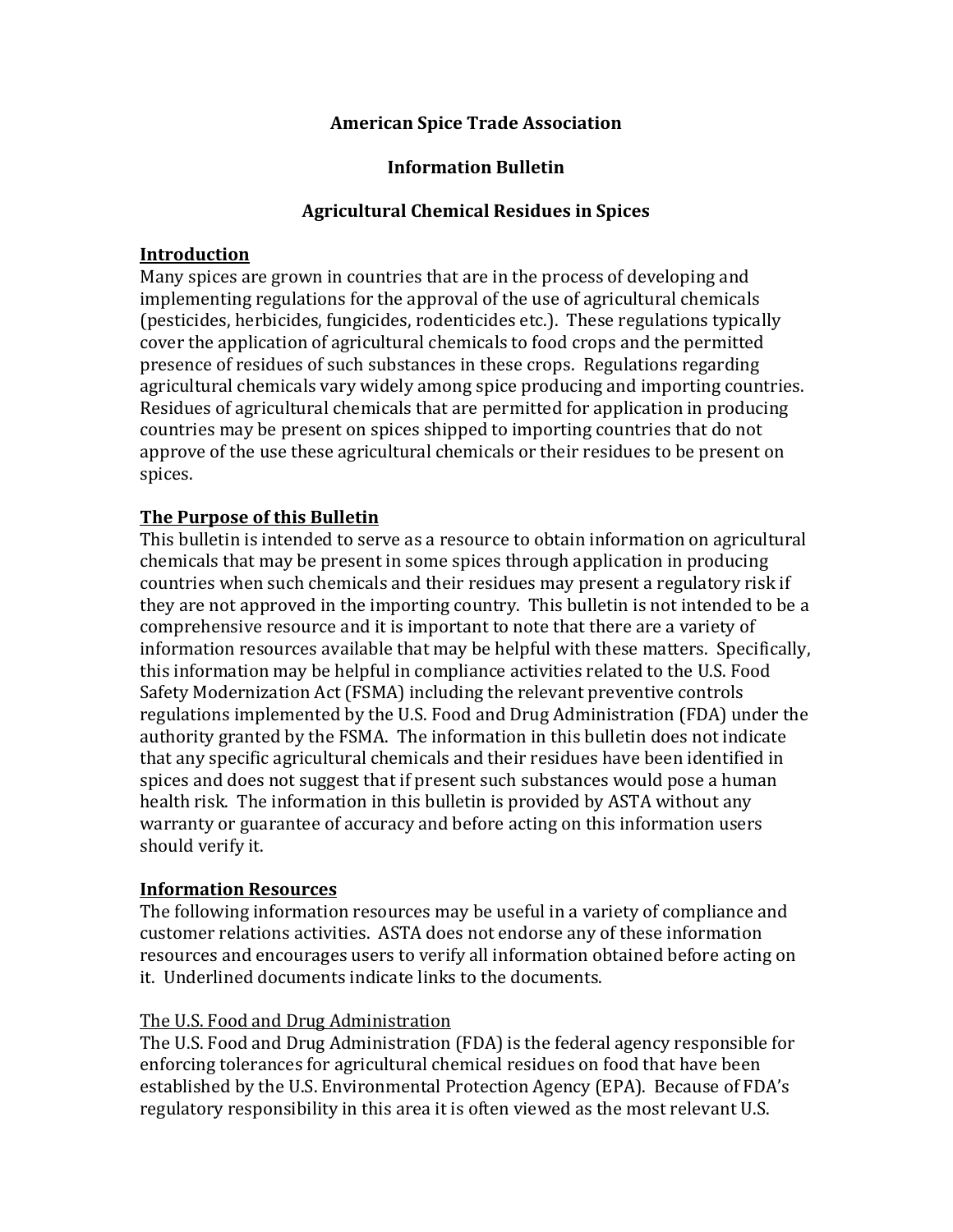regulatory agency regarding agricultural chemical residues and food. FDA has a number of information resources available on the FDA website [\(www.fda.gov\)](http://www.fda.gov/) that are helpful in assessing regulatory risk and compliance including:

- Pesticide Residue Monitoring Program Fiscal Year 2015 Pesticide Report FDA conducts a program to analyze foods for pesticide residues and publishes an annual report describing the results of their analyses. Past year reports are available on the FDA website.
- Guidance for Industry: Channels of Trade Policy for Commodities with Residues of Pesticide Chemicals – This guidance describes FDA policy on instances when foods may contain agricultural chemical residues when tolerances may not have been established or have been revoked, suspended or modified by EPA.
- The Glossary of Pesticide Chemicals This document contains an extensive list of agricultural chemicals and relevant regulatory information including tolerances.

### The U.S. Environmental Protection Agency

The U.S. Environmental Protection Agency EPA) is the federal agency responsible for approving the use of agricultural chemicals in the U.S. and for setting tolerances for the presence of these chemicals and their residues on food. The EPA website [\(www.epa.gov\)](http://www.epa.gov/) has a large amount of information available on agricultural chemicals that are approved for application in the U.S. and tolerances for residues on food. Because many spices are grown outside of the U.S., and most are considered "minor crops" for regulatory purposes, there are few agricultural chemical approvals and tolerances specific for spices established by EPA.

### The World Health Organization

The International Programme on Chemical Safety (IPCS) of the World Health Organization (WHO) provides a classification scheme for agricultural chemicals. [This report](http://www.astaspice.org/download/13329/) identifies agricultural chemicals that may present a hazard and therefore regulatory risk in compliance activities. It is most helpful in this regard to focus on two lists of agricultural chemicals provided in the IPCS report – List 1a, "extremely hazardous" agricultural chemicals and **List 1b**, "highly hazardous" agricultural chemicals. Understanding whether the agricultural chemicals identified in the IPCS report on Lists 1a and 1b have been used on specific spices from specific growing areas can be highly beneficial to spice company regulatory compliance programs. Information derived from the IPCS report can be compared with regulatory information from relevant jurisdictions regarding the approval of agricultural chemicals and whether there are tolerances for the presence of residues on spices.